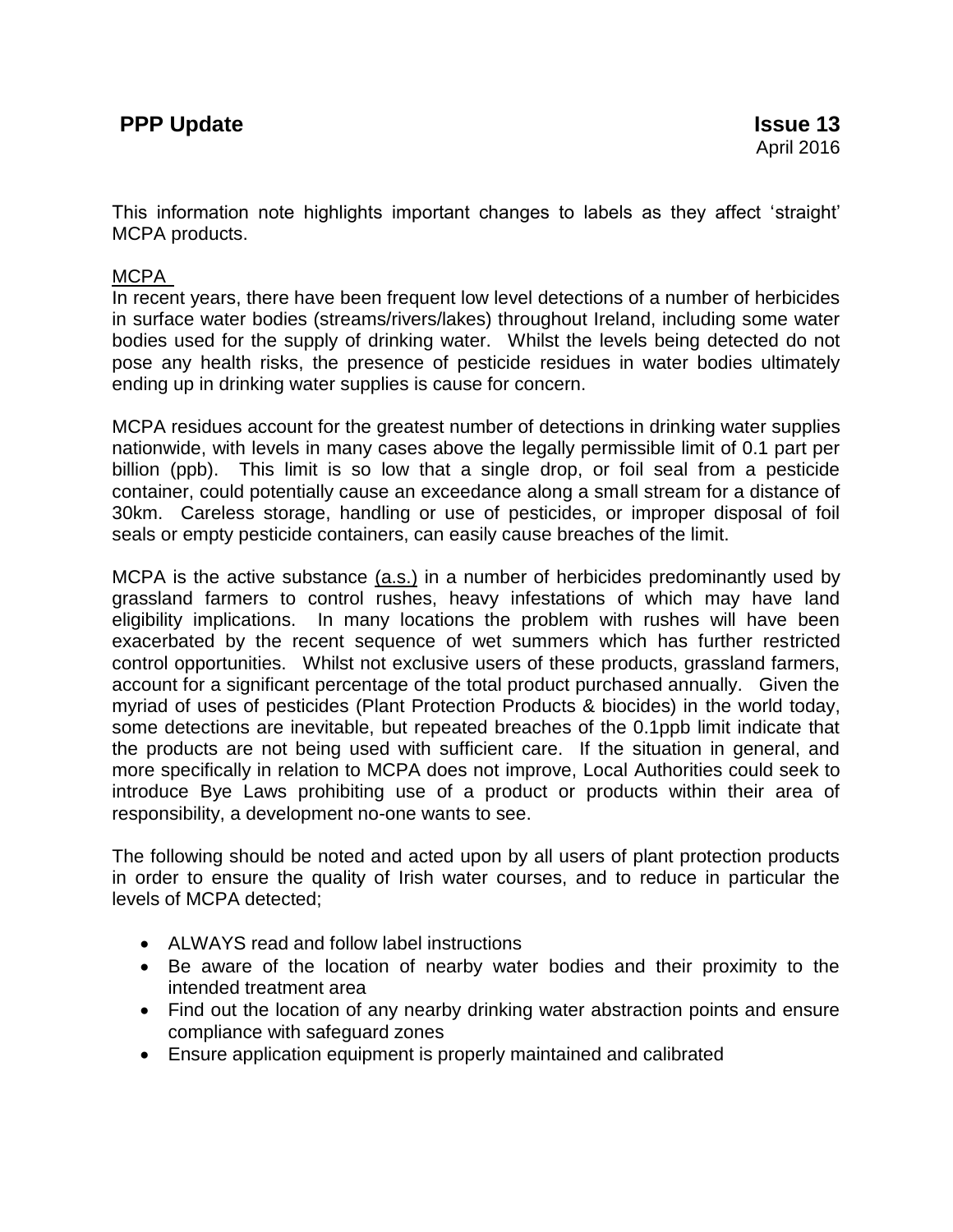- NEVER fill sprayers directly from a water course
- Perform handling operations well away from a water course and drains
- Take great care to avoid spills
- Minimise water volumes (rain and washings) on handling area
- Clean and wash down sprayer afterwards

To further ameliorate the problem, the Pesticide Controls Division (PCD) of the DAFM has revised all existing labels for 'straight' MCPA based products. Label changes came into effect from December 2015, and now stipulate a revised maximum individual dose (MID) of 1350g a.s./ha for straight MCPA products – see Tables 1 & 2. Effectively the maximum application rate for the use of these products has been reduced. The following is also applicable to existing and reregistered 'straight' MCPA products;

- The listed products are for use with tractor mounted sprayers only. THEY ARE NOT APPROVED FOR USE WITH HAND HELD SPRAYERS OR WEED-WIPERS.
- A 5m buffer zone must be observed with each product.
- Products should not be applied if rain is forecast within 48 hours.
- Products should not be applied to saturated ground.
- Products should not be applied between the end of September and the beginning of March (prohibited October thru to February).

|                           |  |  |  |  |  |  | Table 1. Recently reregistered 'straight' MCPA products bearing significantly |  |  |  |
|---------------------------|--|--|--|--|--|--|-------------------------------------------------------------------------------|--|--|--|
| revised application rates |  |  |  |  |  |  |                                                                               |  |  |  |
|                           |  |  |  |  |  |  |                                                                               |  |  |  |

| Product            |       | PCS No.   Conc. of active substance (g/l) | Max. rate of use L/ha |
|--------------------|-------|-------------------------------------------|-----------------------|
|                    |       |                                           |                       |
| Mortone            | 03529 | 300                                       | 4.5                   |
| Hempacide 30       | 03531 | 300                                       | 4.5                   |
| Bandon MCPA 30     | 03751 | 300                                       | 4.5                   |
| Agritox            | 05498 | 500                                       | 2.7                   |
| Agritox 500        | 05499 | 500                                       | 2.7                   |
|                    |       |                                           |                       |
| Agroxone 50        | 05500 | 500                                       | 2.7                   |
| Mastercrop MCPA 50 | 05510 | 500                                       | 2.7                   |
| <b>NU46</b>        | 05501 | 500                                       | 2.7                   |
| M50                |       | 500                                       | 2.7                   |
| NuOxone 50         |       | 500                                       | 2.7                   |
| Pol-MCPA 500 SL    | 05494 | 500                                       | 2.7                   |
| Farmco MCPA        |       | 500                                       | 2.7                   |
| Easel              | 05502 | 750                                       | 1.8                   |